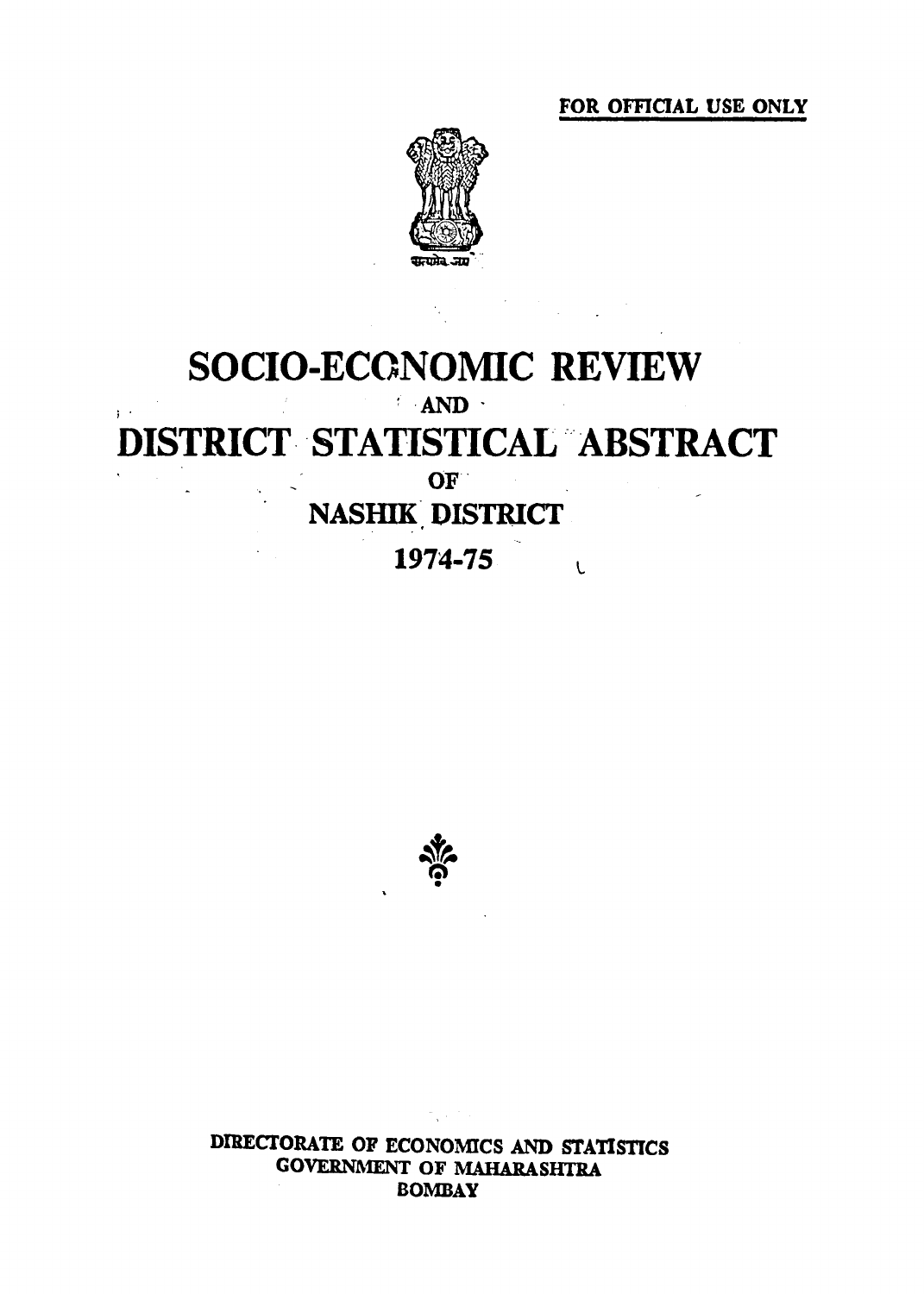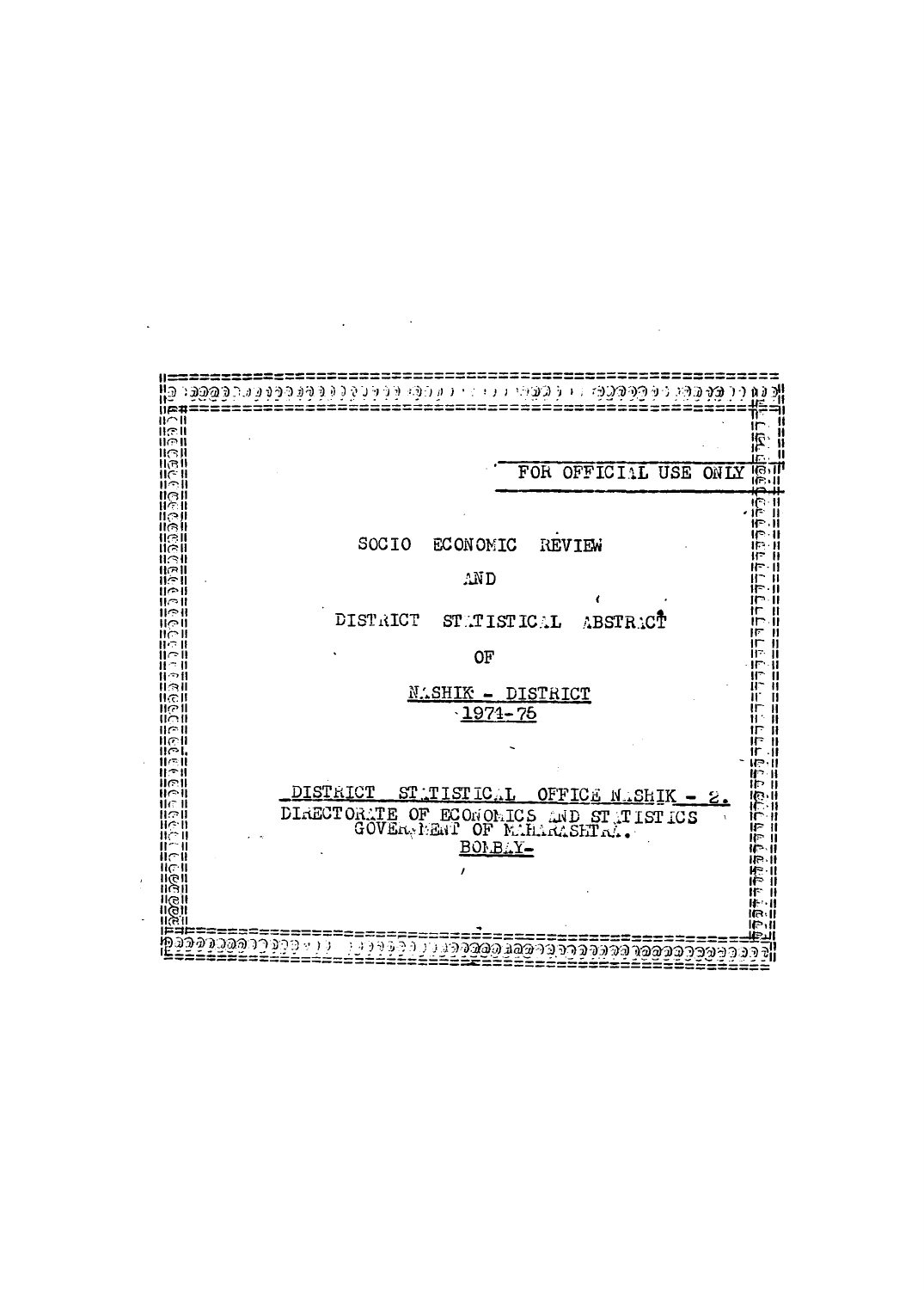## unash, bishkici il a Gladves:

 $\mathcal{L}^{\text{max}}_{\text{max}}$  and  $\mathcal{L}^{\text{max}}_{\text{max}}$ 

| $\overline{\text{Sr.}}$       | Item                                                                                                                                                                         |                                                            | $T$ Unit $T$ $T$ $T$ UIstrict $T$ $T$ Maharashtra                                                                                                                 | <u>State.</u>                                                     |
|-------------------------------|------------------------------------------------------------------------------------------------------------------------------------------------------------------------------|------------------------------------------------------------|-------------------------------------------------------------------------------------------------------------------------------------------------------------------|-------------------------------------------------------------------|
| $\mathbf{N}^{\bullet}$        |                                                                                                                                                                              |                                                            |                                                                                                                                                                   | ၁.                                                                |
|                               | Location.<br>1.1., North latitude<br>2.2., East Longitude                                                                                                                    | $\cdots$ $\cdots$ begree<br>11.                            | $\delta$ '<br>$15,33$ to $20.53,16.4$ to $22.1$<br>$\begin{array}{cc} 1.0 & 1 & 0 & 1 & 0 & 0 \\ 73.16 & \text{to} & 75.16 & 72.6 & \text{to} & 80.9 \end{array}$ | $\mathbf{o}$<br>1.02                                              |
|                               | 2. The and population (1971 Census).<br>$2.1$ ' $\mu$ rea<br>2.2 'No. of towns.<br>2.3 Wo. of villages (Total)<br>(i) L'habited<br>$\mathbf{r}$ (ii) Uninhabited             | $\cdot$ , Sq. $\bar{K}$ m., t<br>, Number<br>Ħ<br>n.<br>Ħ. | 15,552<br>$20 -$<br>1,632<br>1,628<br>$4^{\circ}$                                                                                                                 | 3,07,762<br>289<br>$2.2 - 3.7 - 1.7$<br>38,661<br>35,778<br>2,883 |
|                               | 2.4 ' Kural population                                                                                                                                                       |                                                            | ThousandNo. 16,91                                                                                                                                                 | 3,47,01                                                           |
|                               | 2.5 ' Urban' population<br>2.6 ' Total population<br>2.7 Population of scheduled caste<br>' and scheduled Tribes.                                                            |                                                            | 6,75<br>23,69                                                                                                                                                     | 1, 5, 711<br>5,04,12<br>$6,57$ $10,59,80$                         |
|                               | 2.8.'Total workers.<br>' (i) is cultivators & Agricul-,<br>-tural Labourers.<br>$(ii)$ Others.                                                                               |                                                            | 8,98<br>6,47<br>2,51<br>€.,                                                                                                                                       | 1.1, 23, 90<br>,1,19,30<br>64,60                                  |
|                               | 2.9, Non-workers,<br>2.10, Literacy percentage.<br>(i) Male<br>(ii) Female<br>(iii) Persons.                                                                                 | Ħ<br>' Percentage                                          | 14,71<br>48.45<br>$23.37$ .<br>36.30                                                                                                                              | $-3,20,22$<br>51.04<br>26.43<br>39.18                             |
| з.<br>3.1                     | Climate.<br>kainfall (1973).<br>(Range, in selected centres)'<br>3.2 Temperature(1973).<br>$(a)$ Maximum $(\Lambda$ bsol $\cup$ te)<br>(in selected centres).<br>(b) Minium. | (in M.Ms!)<br>Centigrade                                   | 1148.2<br>.39.8<br>8.6                                                                                                                                            | N.a.<br>47.9<br>1.4                                               |
| 4.<br>4.1<br>17 J. J<br>4.3·1 | ' Agriculture 1972-73.<br>' Cultivable area.<br>4.2 <sup>t</sup> Area not available for-<br>cultivation.<br>Area sown.<br>(a) <sup>W</sup> et<br>(b) Gross                   | Thousand<br>11<br>11<br>u                                  | ${}^{\text{Hectares}} \cdots 10,18$<br>$\left(1,80\right)$<br>л<br>8,01<br>8,32                                                                                   | 1, 2, 10, 91<br>42,96<br>1,60,60<br>1,69,80                       |
| 4.4                           | Area irrigated(1972-73)<br>$(i)$ Net<br>(ii) Gross                                                                                                                           | n<br>$\mathbf{u}$                                          | 70<br>$~10^{14}$ 93                                                                                                                                               | 76, غ1<br>1,468                                                   |
| $4.5$ '                       | Area under Forests.<br>4.6 ' Cropped area under food-<br>grains.                                                                                                             | 11<br>$\mathbf{u}$                                         | $\cdot$ 339<br>6,02                                                                                                                                               | 53,70<br>1,14,33                                                  |
|                               | 4.7 ' Land Revenue Collection *<br>$(1972 - 73)$ .                                                                                                                           | Thousand Rs.                                               | 8;85                                                                                                                                                              | 4,55,85                                                           |
| 5.                            | inimal Husbandry (1972).<br>5.1' Livestock<br>$5.2.$ ' Cattle.                                                                                                               | -Thousand<br>Number.<br>н                                  | 14,21<br>$7,96$ .                                                                                                                                                 | 2,63,61<br>1,47,05                                                |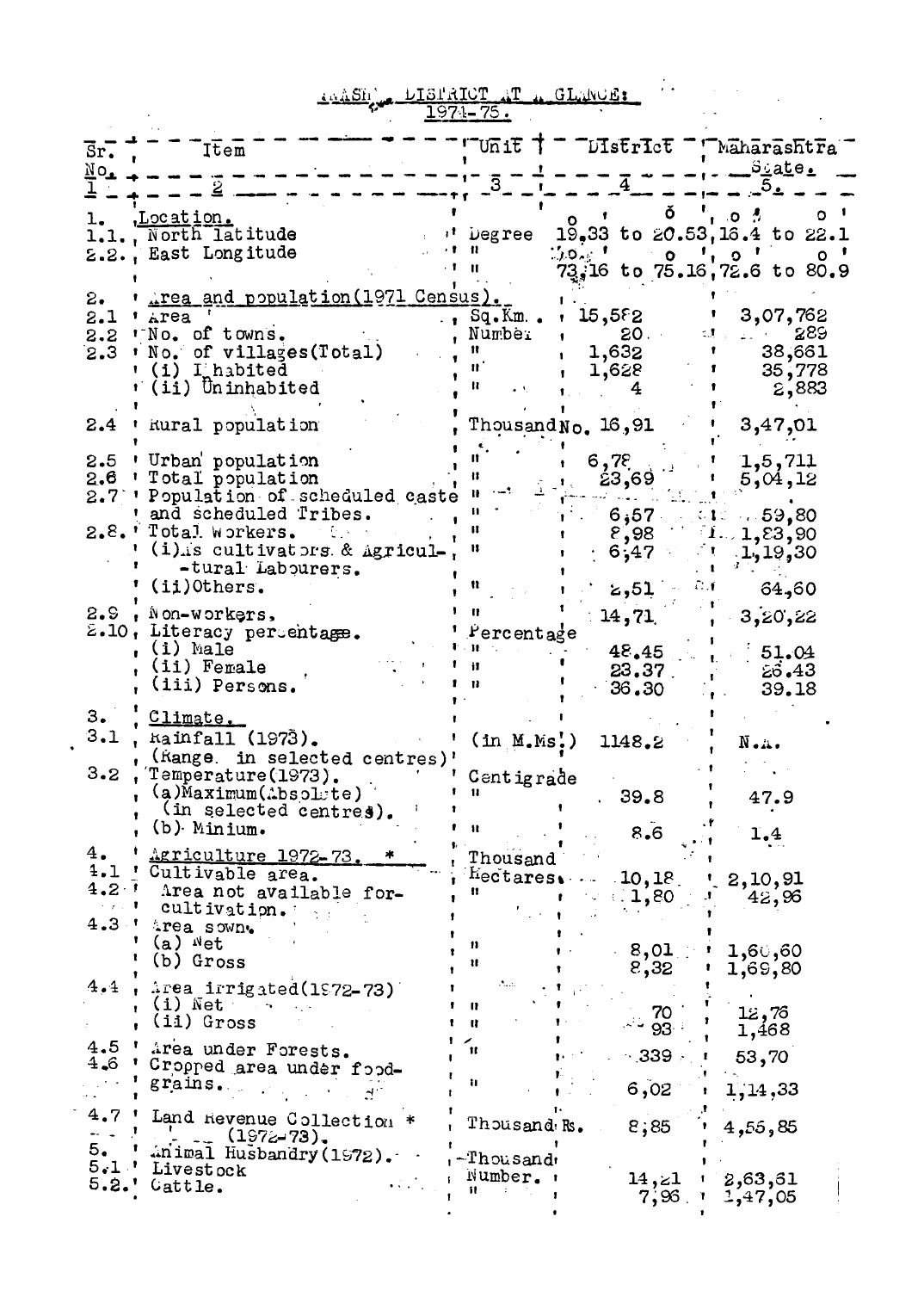$\mathcal{L}$ 

|          |                                           |                                    |               | 3.             |
|----------|-------------------------------------------|------------------------------------|---------------|----------------|
| 5.3      | <b>Buffaloes</b>                          |                                    | 97            |                |
| 5.4      | Sheeps                                    | Thousand No.                       | 1,39          | 33,01          |
| 5.5      | Goats                                     |                                    |               | 52,28          |
| 5.6      | Horse and Ponies.                         |                                    | 3,72          | 59,11          |
| 5.7      | Other Livestock                           |                                    | з<br>17       | 58             |
| $.8.8$ : | Poultry                                   |                                    |               | 2,58           |
| 5,9      | No. of veterinary Hospitals               | $N$ umber                          | 4,83<br>17    | 1,22,17<br>360 |
|          | and dispensaries. $(1.73-71)$ .           |                                    |               |                |
| s.       | Industries # (1873).                      |                                    |               |                |
| $-6.1$   |                                           |                                    |               |                |
|          | Working factories.                        | Number<br>Ħ                        | 318           | 10,663         |
| 6.2      | Average Daily Employment.                 |                                    | 770 و 26:     | 10,37,875      |
| 7.1      | <u> £lectricity (1973–74).</u>            |                                    |               |                |
| 7.1      | Electricity consumed.                     | M.Kwh.                             | 131           | 88,12          |
| 7.2      | No. of villages & towns                   | Number                             | 873           | 19,515         |
|          | electrified at the end of                 |                                    |               |                |
|          | $\text{1}^{\text{1}}$ arch, 1975.         |                                    |               |                |
| 8.       | <u> 60. operation (1973-74).</u>          |                                    |               |                |
|          | 8.1 Coloperative societies.               | Number                             | $2,040 -$     | 46,764         |
|          | $\ldots$ ( $\ldots$ 11 types).            |                                    |               |                |
|          | 8.2 . Membership.                         | Thousand No.3,49                   |               | 1,01,14        |
|          | 8.3, Working capital                      | Lakts R.                           | 40,07         | 21,55,90       |
|          | 8.4, Loan advanced.                       |                                    | N.A.          | 17,48,41       |
|          | 8.5. Loan advanced by Agril.              |                                    | 957           | 1,36,58        |
|          | credit societies.                         |                                    |               |                |
| 9.       | <u> Medical &amp; Public Health(1973)</u> |                                    |               |                |
| 9.1      | Hospitals.                                | Number                             | ટ             | 99ع            |
| 9.2      | Dispensaries.                             | i۱                                 |               | 1,372          |
|          | $(i)$ .11 $i$ opathic                     | Ħ                                  |               |                |
|          | (ii)∴urvedic                              | $\mathbf{H}$<br>Ħ                  | Sö            |                |
|          | (iii)Uneni.                               |                                    |               |                |
| 9.3      | No. of beds in Hospitals                  | 11                                 | 605           | 43,823         |
|          | and dispensarigs.                         |                                    |               |                |
| 9.4      | Birth rates.                              | Per thousand 23.6                  |               | 24.1           |
| 9.5      | Death rate                                |                                    | 10.2          | 10.2           |
|          | 9.6, No. of sterlization                  | , Number                           | 60,32         | 1,92,050       |
|          | Operations done (1.73-74).                |                                    |               |                |
|          | 10. Education $*($ is on $15-7-1974$ )    |                                    |               |                |
| 10.1'    | Primary Education.                        |                                    |               |                |
|          | (i) Institutions.                         | Number                             | 2,303         | 47,527         |
|          | (ii)Students.                             | Thousand                           | $-3,78$       | 72,13          |
|          | $(iii)$ Teachers.                         | 88.                                | 11            | $-2,17$        |
|          |                                           |                                    |               |                |
|          | 10.2' Secondary Education.                |                                    |               |                |
|          | (i) Institutions.                         | wumber                             | 2,56          | 5,89z          |
|          | (ii) Students.                            | $Throssand$ $N$ <sub>2</sub> , $L$ |               | 25,21          |
|          |                                           |                                    |               |                |
|          | $\blacksquare$ (iii) Teachers.            | "                                  | 4             | 94             |
|          | 10.3' Higher Educations.                  |                                    |               | .678           |
|          | $\overline{1}$ . Institutions.            | Number                             | $\mathcal{Z}$ | 4,55           |
|          | (ii) Students.                            | Thousand No. 13.<br>$\mathbf{u}$   |               | 19             |
|          | (iii) Teachers.                           |                                    |               |                |
|          |                                           |                                    |               |                |
|          |                                           |                                    |               |                |

المنتبط أد